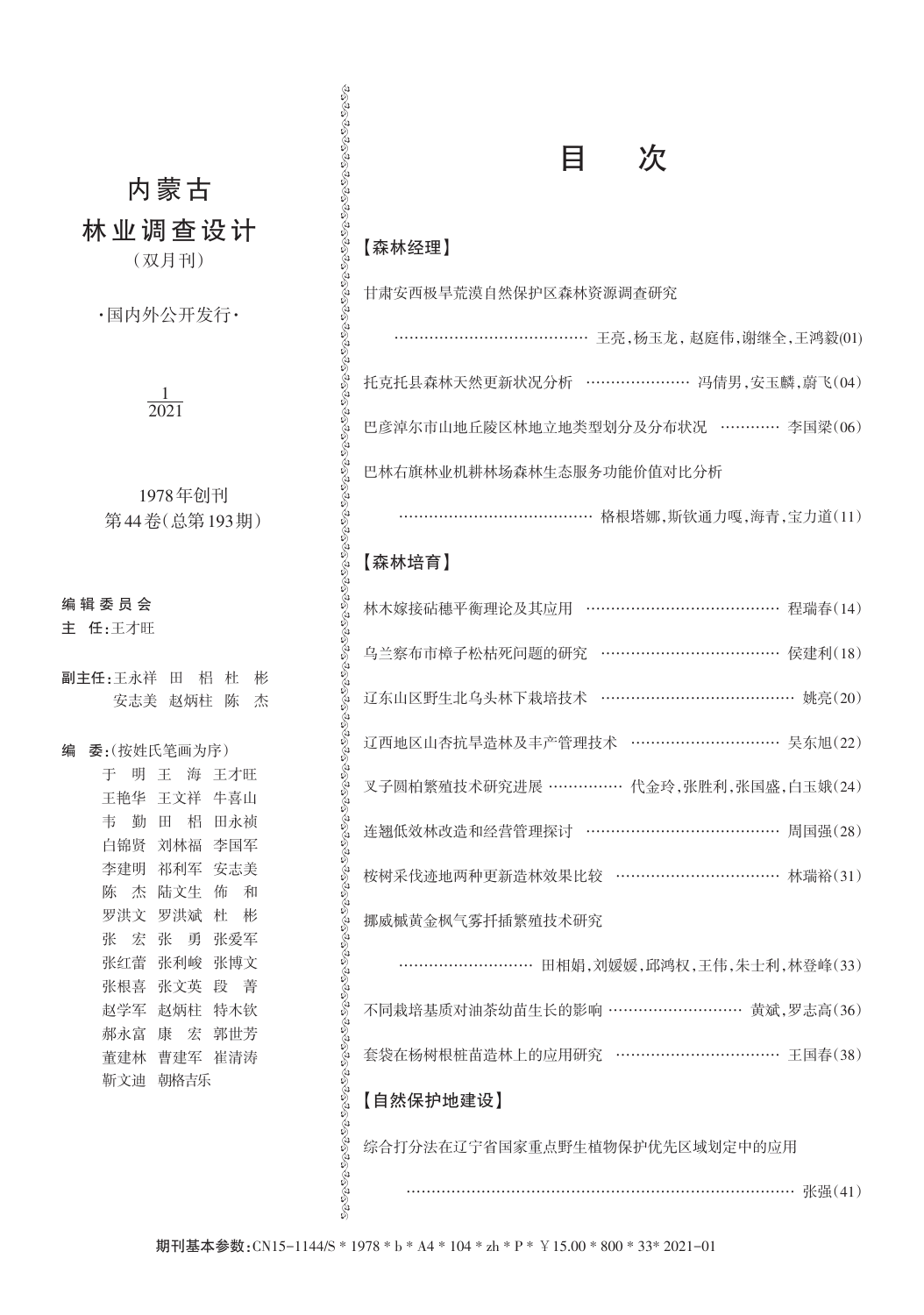### 主 编:陈 杰

- 副主编:安志美 祁利军
- 编 辑:邢喜云 崔 涛 王 瑗 秦建明 斯钦毕力格

版面排版:陈佳欣

封面、封二设计:牛锋 吴智华

主管单位:内蒙古自治区林业和草原局 主办单位:内蒙古自治区林业监测规划院 出版单位:《内蒙古林业调查设计》编辑部 出版地址:呼和浩特市五塔寺东街3号 邮编:010020 电话:(0471)5967521 印刷单位:内蒙古亿佰嘉印务有限公司 发行单位:中国邮政集团有限公司 内蒙古自治区分公司 发行日期:2021年1月15日 订阅:全国各地邮政局 邮发代号:16-12 E-mail:nmlydc@sina.com http://NMLD.chinajournal.net.cn 中国标准连续出版物号: <mark>ISSN 1006–6993</mark><br>CN 15-1144/S

每期定价:15.00元

| 79の中の79の中の中の中の中であるのであるのは、そのようでは、その中には、そのようには、そのようなのは、このようは、このようは、これは、このようは、このようは、そのように、そのように、そのように、そ | 盘锦市城市湿地资源调查及SWOT分析 …………………………… 李继爱(43)   |
|------------------------------------------------------------------------------------------------------|------------------------------------------|
|                                                                                                      | 贵州梵净山国家级自然保护区生态质量评价 …………… 高宇琼,郭春喜(46)    |
|                                                                                                      | 塞罕坝自然保护区豆科植物资源调查与分析 ……………… 杜兴兰,徐冰(50)    |
|                                                                                                      | 克什克腾旗自然保护地整合优化对策探讨……………………………… 赵斌(53)    |
|                                                                                                      | 甘肃连城国家级自然保护区兰科植物多样性及保护                   |
|                                                                                                      | … 杨霁琴,满自红,付殿霞,李文涛,王富,李小刚,苗从蓉,瞿学方,孙学刚(56) |
|                                                                                                      | 【3S技术应用】                                 |
|                                                                                                      | 新一轮退耕地还林第三年省级复查验收统计汇总程序…………… 田海芹(61)     |
|                                                                                                      | 高光谱遥感技术在现代林业中的应用与发展……………………… 张诗琪(68)     |
|                                                                                                      | 【研究与探讨】                                  |
|                                                                                                      | 不同耗材对杜马斯燃烧法检测植物粗蛋白质含量的影响                 |
|                                                                                                      | ……………… 高翠萍,赵明华,刘佳,韩国栋,格根图,高霞,伊风艳(70)     |
|                                                                                                      | 浅析世行贷款林业综合发展项目创新经验与后续管理对策……… 张泽慧(75)     |
|                                                                                                      | 对巴彦淖尔市草原执法问题的探讨… 席雅琴,李宝柱,刘泉,倪伟,卜春红(77)   |
|                                                                                                      | 我国红木木材进出口管理浅析<br>…………………………………… 李培培(80)  |
|                                                                                                      | 乌兰察布市国有林场改革发展思路 ………… 那日苏,苏志成,王琰,刘湃(83)   |
|                                                                                                      | 浅谈凌源市林下经济的发展现状及对策……………………………… 王韦舒(85)    |
|                                                                                                      | 浅析无人机在森林火灾类型评估工作中的应用                     |
|                                                                                                      | ………………………………………………………… 崔明,王培,孔英剑,赵建普(88) |
|                                                                                                      | 浅析甘肃子午岭林区的发展思路 … 赵亚宁,许靖,马海峰,贾金龙,马文艳(91)  |
|                                                                                                      | 7个平欧杂交榛子品种(品系)抗寒性研究 … 吴红雪,李锴,郑春波,王江虹(94) |
|                                                                                                      | 石漠化区域森林康养模式研究 ………… 李甜江,王世超,巩合德,马建忠(98)   |
| こうしゅうしょうしょうしょうしょう しょうしょうしょうしょうしょうしょうしょうしょうしょう                                                        | 生态修复与环境保护的关系探究 ………………………………… 赵洪钱(102)    |
|                                                                                                      |                                          |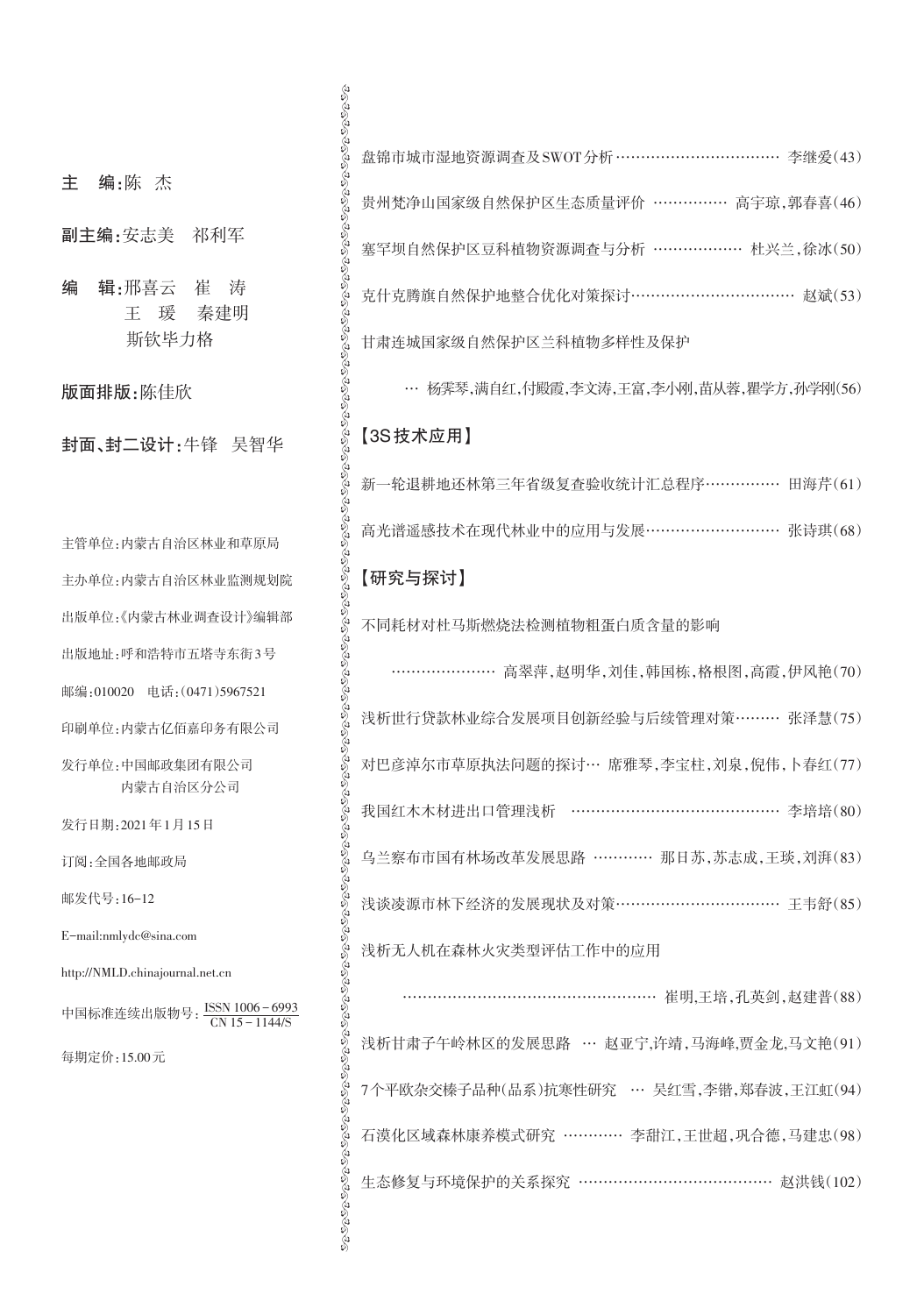# **Contents**

## 【Forest Management】

| <b>Contents</b>                                                                     |
|-------------------------------------------------------------------------------------|
|                                                                                     |
| [Forest Management]                                                                 |
| Investigation and Study on Forest Resources in Anxi Extra-Arid Desert               |
|                                                                                     |
| YANG Yulong, ZHAO Tingwei, XIE Jiquan, WANG Hongyi(01)                              |
| Analysis on Natural Forest Regeneration in Togtoh County                            |
|                                                                                     |
| Site Classification and Distribution of Forest Land in Mountainous and Hilly        |
|                                                                                     |
| Comparative Analysis of Forest Ecological Service Function Value in                 |
| the Mechanized Forestry Farm of Balin Right Banner                                  |
| GE Gentana, SI Qintongliga, HAI Qing, BAO Lidao (11)                                |
| [ Forest Cultivation]                                                               |
| The Rootstock-Scion Balance Theory and Its Application in Tree Grafting             |
| CHENG Ruichun(14)                                                                   |
| Study on the Exsciecation of Pinus Sylvestris in Ulanqab City                       |
|                                                                                     |
| Undergrowth Cultivation Techniques of Wild Aconitum Kusnezoffii in                  |
| Mountainous Area of Eastern Liaoning Province  YAO Liang(20)                        |
| Drought-Resistant Afforestation and High-Yield Management Techniques                |
|                                                                                     |
| Research Progress on Reproduction Technique of Juniperus Sabina                     |
| DAI Jinling, ZHANG Shengli, ZHANG Guosheng, BAI Yu'e(24)                            |
| Transformation and Management of Low-Efficiency Forest of Forsythia Suspensa        |
| THOU Guoqiang(28)                                                                   |
| Effect Comparison of Two Sorts of Reforestation in Eucalyptus Cutting Sites         |
|                                                                                     |
| Aerosol Cutting Propagation Technology of Acer Platanoides "Princeton Gold"         |
|                                                                                     |
| QIU Hongquan, WANG Wei, ZHU Shili, LIN Dengfeng(33)                                 |
| Effects of Different Cultivation Media on the Growth of Camellia Oleifera Seedlings |
| HUANG Bin, LUO Zhigao (36)                                                          |
| Application of Bagging in Afforestation of Poplar Root Stump Seedlings              |
| WANG Guochun (38)                                                                   |
| [Nature Reserve Construction]                                                       |
| Application of Comprehensive Scoring Method in Delineating Priority Area            |
|                                                                                     |
| of National Key Wild Plant Protection in Liaoning Province                          |
|                                                                                     |

Inner Mongolia Forestry

# Investigation and Design

(Bimonthly)

 $\overline{1}$ 2021

Started Publication in 1978

(Issue No.193)